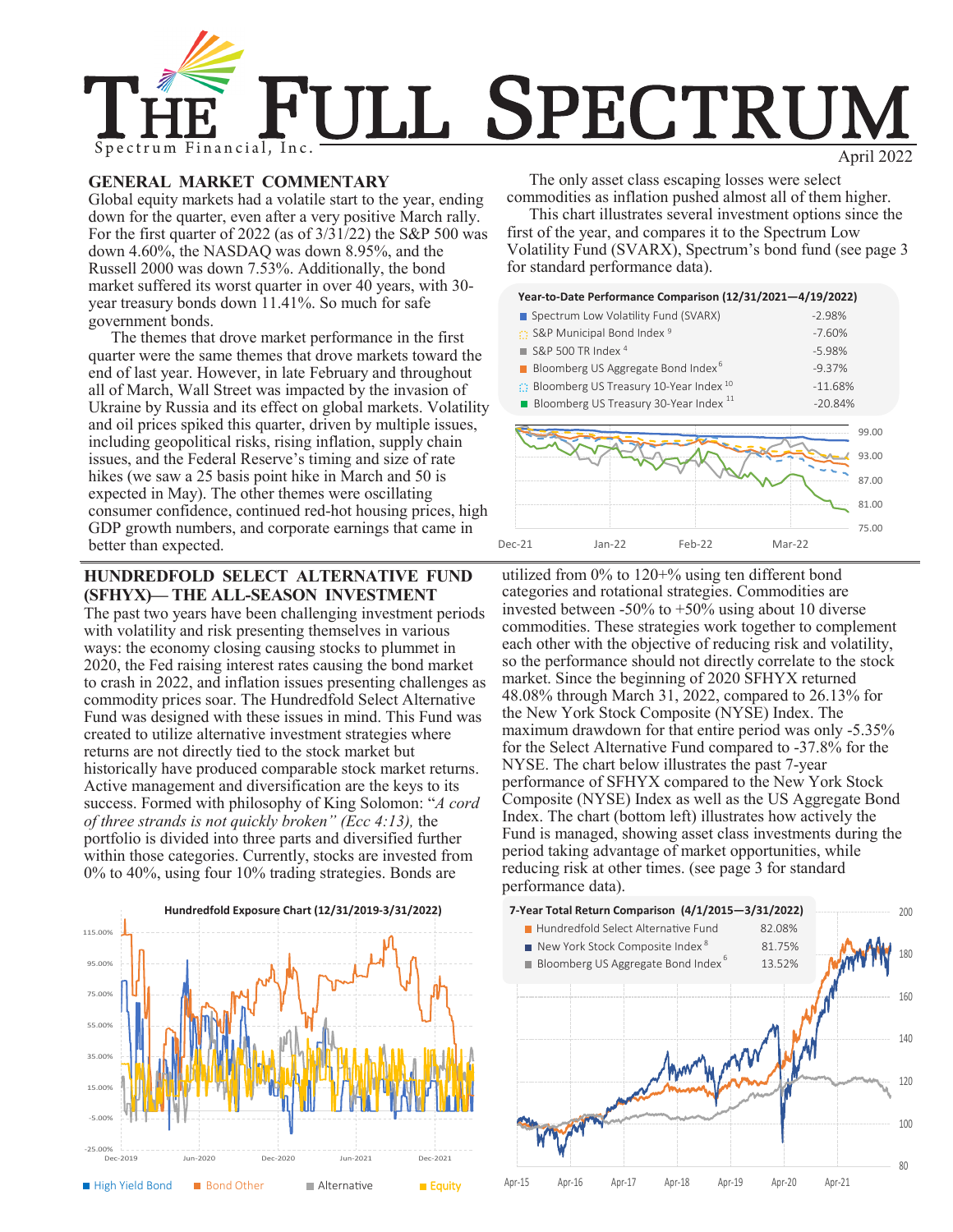# **AssetMaxx**℠**—Actively Managed Mutual Fund Performance Review**

### **The Spectrum Funds**

| <b>Spectrum Low Volatility Fund - SVARX</b>                  |          |            |                      | Annualized |                  |                                        |  |
|--------------------------------------------------------------|----------|------------|----------------------|------------|------------------|----------------------------------------|--|
| As of 3/31/2022                                              | Quarter  | <b>YTD</b> | $\mathbf{1}$<br>Year | 3<br>Year  | 5<br><b>Year</b> | <b>Since</b><br>Inception <sup>1</sup> |  |
| <b>SVARX</b>                                                 | $-2.17%$ | $-2.17%$   | 0.72%                | 9.42%      | 7.52%            | 7.28%                                  |  |
| S&P Lev Loan TR <sup>5</sup>                                 | $-0.18%$ | $-0.18%$   | 2.30%                | 3.81%      | 3.68%            | 3.39%                                  |  |
| 50/50 Bloomberg VLI<br>HY/S&P Lev Loan TR Index <sup>7</sup> | $-2.50%$ | $-2.50%$   | 0.60%                | 3.87%      | 3.98%            | 3.90%                                  |  |

| <b>Portfolio Composition</b>   | 12/31/2021 | 3/31/2022 |
|--------------------------------|------------|-----------|
| High Yield                     | 2.59%      | 20.03%    |
| <b>HY Credit Default Swaps</b> | 21.62%     | 9.97%     |
| <b>Floating Rate</b>           | 42.28%     | 31.60%    |
| Municipal                      | 26.48%     | 8.03%     |
| Government                     | 0.00%      | 0.00%     |
| Mortgage-Backed                | 64.36%     | 0.00%     |
| Bond - Other                   | 18.52%     | 4.02%     |
| Preferred                      | 14.80%     | 0.00%     |
| $1$ Inception date: 12/16/2013 | 190.65%    | 73.65%    |
| Expense Ratio: 3.02%           |            |           |

#### **Spectrum Active Advantage - SAPEX** Annualized

| $\sigma$ and $\sigma$ is a set of the state $\sigma$ and $\sigma$ and $\sigma$ and $\sigma$ |           |            |                      |                         |            |                                        |  |
|---------------------------------------------------------------------------------------------|-----------|------------|----------------------|-------------------------|------------|----------------------------------------|--|
| As of 3/31/2022                                                                             | Quarter   | <b>YTD</b> | $\mathbf{1}$<br>Year | $\overline{3}$<br>Year  | 5.<br>Year | <b>Since</b><br>Inception <sup>2</sup> |  |
| <b>SAPEX</b>                                                                                | $-17.26%$ | $-17.26%$  | $-5.63%$             | 13.97%                  | 11.86%     | 9.24%                                  |  |
| S&P 500 TR <sup>4</sup>                                                                     | $-4.60%$  | $-4.60%$   | 15.65%               | 18.87%                  | 15.98%     | 13.96%                                 |  |
| New York Stock<br>Composite Index (NYSE) <sup>8</sup>                                       | $-2.31%$  | $-2.31%$   |                      | 12.07%                  | 10.34%     | 8.82%                                  |  |
| <b>Portfolio Composition</b>                                                                |           |            |                      | 12/31/2021<br>3/31/2022 |            |                                        |  |
| S&P 500 Index Exposure                                                                      |           |            |                      | 24.05%                  |            | 24.28%                                 |  |
| NASDAQ 100 Index Exposure                                                                   |           |            |                      | 24.75%                  |            | 24.79%                                 |  |
| Russell 2000 Index Exposure                                                                 |           |            |                      | 35.71%                  |            | 24.61%                                 |  |
| Individual Stock Exposure                                                                   |           |            |                      | 26.21%                  |            | 24.53%                                 |  |
| Cash Management                                                                             |           |            |                      | 55.31%                  |            | 49.25%                                 |  |
| Expense Ratio: 1.77%                                                                        |           |            |                      | 166.03%<br>147.46%      |            |                                        |  |

<sup>2</sup>Inception date: 6/1/2015. The Fund changed from the Spectrum Advisors Preferred Fund on April 14, 2022

#### **The Hundredfold Select Alternative Fund**

| <b>Hundredfold Select Alternative Fund</b>      |          |            |                      |                                    | Annualized          |                          |             |                                 |  |  |
|-------------------------------------------------|----------|------------|----------------------|------------------------------------|---------------------|--------------------------|-------------|---------------------------------|--|--|
| As of 3/31/2022                                 | Quarter  | <b>YTD</b> | $\mathbf{1}$<br>Year | $\overline{3}$<br>Years            | 5<br>Years          | 10 <sup>1</sup><br>Years | 15<br>Years | Since<br>Inception <sup>3</sup> |  |  |
| <b>SFHYX</b>                                    | $-0.28%$ | $-0.28%$   | 3.98%                |                                    | 15.27% 10.61% 7.84% |                          | 7.52%       | 7.11%                           |  |  |
| S&P 500 TR <sup>4</sup>                         | $-4.60%$ | $-4.60%$   |                      | 15.65% 18.87% 15.98% 14.62% 10.25% |                     |                          |             | 10.56%                          |  |  |
| <b>Bloomberg Agg Bond</b><br>Index <sup>6</sup> | -5.93%   |            | $-5.93\% -4.15\%$    | 1.68%                              | 2.14%               | 2.24%                    | 3.56%       | 3.58%                           |  |  |
| <b>Portfolio Composition</b>                    |          |            |                      |                                    | 12/31/2021          |                          |             | 3/31/2022                       |  |  |
| High Yield                                      |          |            |                      |                                    | 19.38%              |                          | 24.99%      |                                 |  |  |
| <b>Floating Rate</b>                            |          |            |                      |                                    | 37.12%              |                          | 10.09%      |                                 |  |  |
| <b>Bond Other</b>                               |          |            |                      |                                    | 43.95%              |                          | 0.03%       |                                 |  |  |
| Managed Futures (net)                           |          |            |                      |                                    | 20.17%              |                          | 11.81%      |                                 |  |  |
| Alternative                                     |          |            |                      |                                    | 16.04%              |                          | 20.69%      |                                 |  |  |
| Equity                                          |          |            |                      |                                    | 29.46%              |                          |             | 19.68%                          |  |  |
| Expense Ratio: SFHYX 2.66%                      |          |            |                      |                                    | 166.11%<br>87.29%   |                          |             |                                 |  |  |

<sup>3</sup>Inception date: 9/1/2004, fund name changed from Spectrum High Yield Plus on June 11, 2008. Additionally, the Fund was reorganized on October 3, 2011 from a predecessor fund (the "Select Alternative Predecessor Fund") to a series of Northern Lights Fund Trust II, a Delaware statutory trust (the "Reorganization"). The Fund is a continuation of the Select Alternative Predecessor Fund and, therefore, the performance information includes performance of the Select Alternative Predecessor Fund.

The performance data quoted represents past performance. Past performance does not guarantee future results. Investment return and principal value will fluctuate, so that shares, when redeemed, may be worth more or less than their original cost. Current performance may be lower or higher than the performance data quoted and assumes the reinvestment of any dividend or capital gains distributions. For performance current to the most recent month end, please call 1-888-572- 8868. An investor should carefully consider the investment objectives, risks, charges and expenses prior to investing.

*The prospectus and summary prospectus contain this and other information about the Funds and should be read carefully prior to investing. To obtain a prospectus and summary prospectus, please call Ultimus Fund Solutions, LLC. at 855-582-8006 or access [www.thespectrumfunds.com](http://www.thespectrumfunds.com) or [www.hundredfoldselect.com](http://www.hundredfoldselect.com) .* 

The Funds are distributed by Ceros Financial Services, Inc. (Member FINRA/SIPC). Ceros and Spectrum Financial, Inc./ Hundredfold Advisors are not affiliated entities. Advisors Preferred, LLC, the Funds' advisor is a commonly held affiliate of Ceros. Date of first use: 4/25/2022

<sup>4</sup>S&P 500 TR Index is a capitalization weighted index of 500 stocks representing all major domestic industry groups and assumes the reinvestment of dividends and capital gains. It is not possible to directly invest in any index.

<sup>5</sup>S&P/LSTA U.S. Leveraged Loan 100 Index: This benchmark is designed to reflect the performance of the largest facilities in the U.S. dollar leveraged loan market.

**Bloomberg U.S. AGG Bond Index: The Bloomberg U.S.** Aggregate Bond Index measures performance of the total U.S. investment grade bond market. It is a market value-weighted index that tracks the daily price, coupon, pay-downs, and total return performance of fixed-rate, publicly placed, dollardenominated, and non-convertible investment grade debt issues with at least \$250 million par amount outstanding and with at least one year to final maturity.

7 50/50 "Bloomberg US High Yield Very Liquid TR Index"/ "S&P/ LSTA U.S. Leveraged Loan 100 Index": This benchmark gives 50% weight to the Bloomberg VLI HY Index and 50% weight to the S&P Leveraged Loan Index. *Bloomberg High Yield VL Index*  benchmark includes publicly issued U.S. dollar denominated non-investment grade, fixed-rate taxable corporate bonds that have a remaining maturity of at least one year, regardless of optionality. The bonds are rated high-yield (Ba1/BB+/BB+ or below) using the middle rating of Moody's, S&P, and Fitch, respectively (before July 1, 2005, the lower of Moody's and S&P was used). Included issues consist of only the three largest bonds from each issuer that has a minimum amount outstanding of \$500 million or more (face value) and less than five years from issue date.

<sup>8</sup>New York Stock Composite Index (NYSE): The NYSE Composite Index (NYA) measures the performance of all stocks listed on the New York Stock Exchange. It includes more than 1,900 stocks, of which over 1,500 are U.S. companies. Its breadth therefore makes it a much better indicator of market performance than narrow indexes that have far fewer components. The weights of the index constituents are calculated on the basis of their free-float market capitalization. The index itself is calculated on the basis of price return and total return, which includes dividends. <sup>9</sup>S&P Municipal Bond Index is a broad, market value-weighted index that seeks to measure the performance of the U.S. municipal bond market.

 $^{10}$ Bloomberg US Treasury Bellwethers 10 Yr. Index: is an unmanaged index representing the on-the-run (most recently auctioned) U.S. Treasury bond with 10 years' maturity.

 $^{1}$ Bloomberg US Treasury Bellwethers 30 Yr. Index: is an unmanaged index representing the on-the-run (most recently auctioned) U.S. Treasury bond with 30 years' maturity.